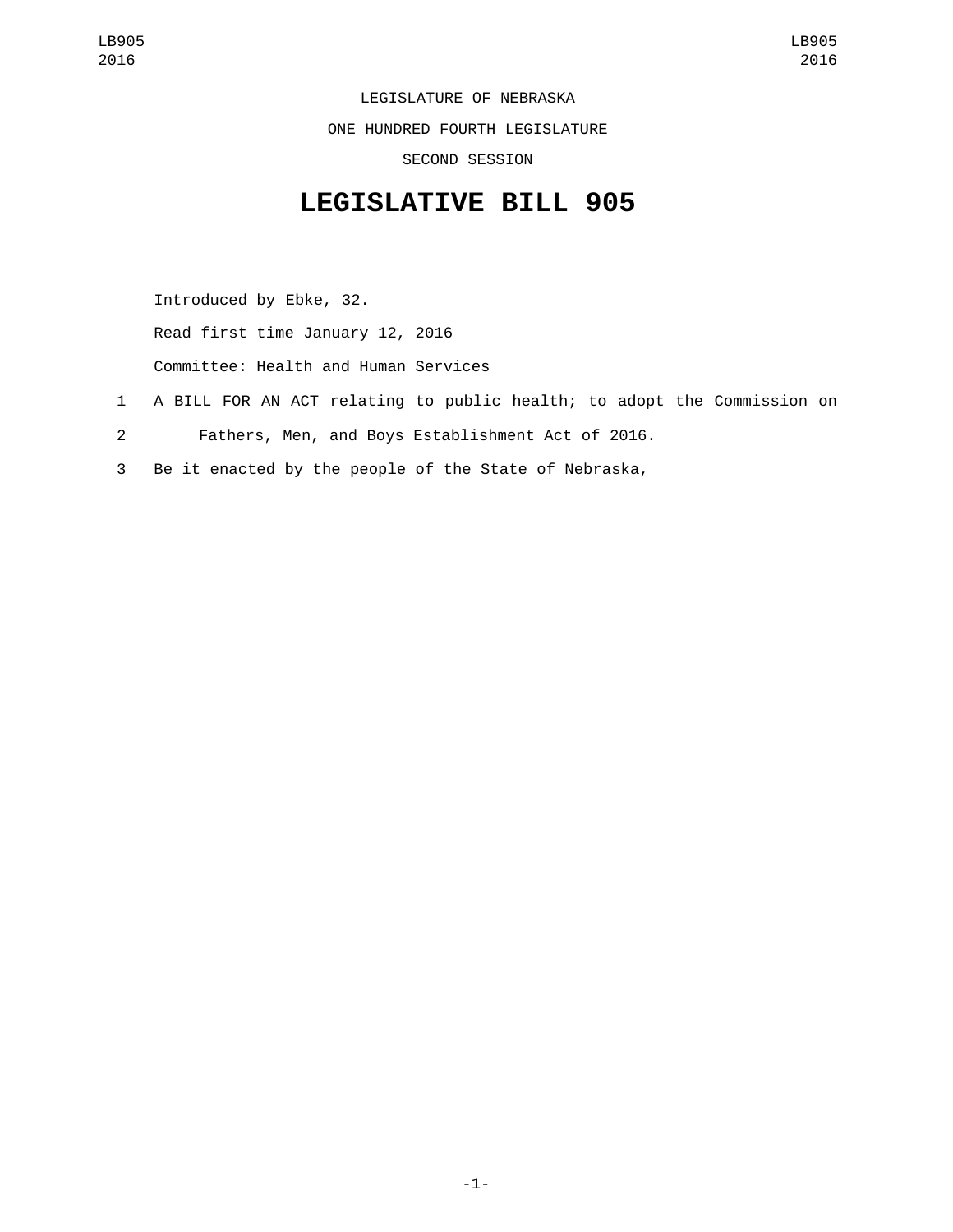| 1              | Section 1. Sections 1 to 5 of this act shall be known and may be          |
|----------------|---------------------------------------------------------------------------|
| $\overline{2}$ | cited as the Commission on Fathers, Men, and Boys Establishment Act of    |
| 3              | 2016.                                                                     |
| 4              | Sec. 2. The Legislature finds that:                                       |
| 5              | (1) Children in father-absent environments are almost four times          |
| 6              | more likely to live in poverty;                                           |
| 7              | (2) Children in father-absent environments are more likely to use         |
| 8              | drugs and alcohol;                                                        |
| 9              | (3) Children in single-parent homes are more than twice as likely to      |
| 10             | commit suicide;                                                           |
| 11             | (4) Children in father-absent households have significantly lower         |
| 12             | educational attainment;                                                   |
| 13             | (5) Adolescents in single-parent families and stepfamilies are more       |
| 14             | likely to engage in juvenile delinquency;                                 |
| 15             | (6) Children in father-absent households have a significantly higher      |
| 16             | risk of being victimized by crime, including sexual assault and domestic  |
| 17             | violence;                                                                 |
| 18             | (7) Adolescents in father-absent households are more likely to            |
| 19             | report being sexually active and increase the risk of teen pregnancy,     |
| 20             | marrying with less than a high school diploma, and forming a marriage     |
| 21             | where both partners have less than a high school diploma;                 |
| 22             | (8) Male educational attainment trails that of females. The               |
| 23             | percentage of females who have completed a bachelor's degree or higher is |
| 24             | six points higher than the percentage of males. The percentage of females |
| 25             | who have completed a master's degree or higher is fifty percent higher    |
| 26             | than the percentage of males; and                                         |
| 27             | (9) Men commit suicide at nearly four times the rate of women and         |
| 28             | represent almost seventy-eight percent of all suicides. The suicide rate  |
| 29             | for middle-aged men has risen by forty percent since 2008.                |
| 30             | The Commission on Fathers, Men, and Boys is created to<br>Sec. 3.         |
| 31             | advise the Governor, the Legislature, the courts, and the public on the   |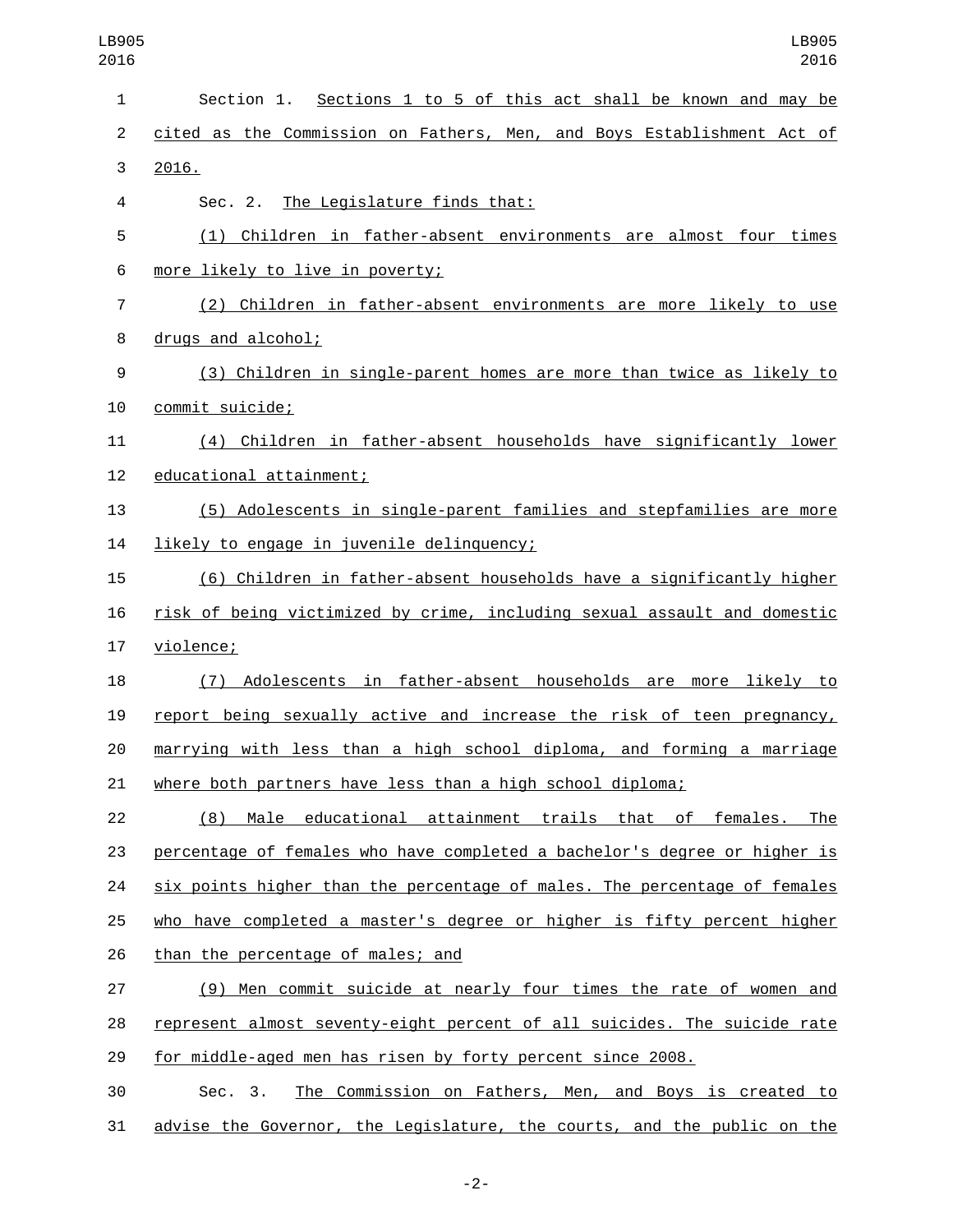| 1  | issues and needs of fathers, men, and boys in the State of Nebraska.      |
|----|---------------------------------------------------------------------------|
| 2  | Sec. 4. (1) The Commission on Fathers, Men, and Boys shall consist        |
| 3  | of ten members. Five members shall be appointed by the Governor and five  |
| 4  | ex officio members shall be appointed by the Executive Board of the       |
| 5  | Legislative Council.                                                      |
| 6  | (2) Members of the commission shall be Nebraska residents.                |
| 7  | (3) Members shall be appointed to serve terms of four years and           |
| 8  | shall serve until their successors are appointed. A member of the         |
| 9  | commission may be reappointed.                                            |
| 10 | (4) Whenever a vacancy occurs on the commission, a successor shall        |
| 11 | be appointed to fill the unexpired portion of the term. The Governor      |
| 12 | shall appoint a successor to a vacancy in a seat originally filled by the |
| 13 | Governor and the Executive Board of the Legislative Council shall appoint |
| 14 | a successor to a vacancy in a seat originally filled by the executive     |
| 15 | board.                                                                    |
| 16 | (5) The Governor shall designate the chairperson from among the           |
| 17 | members appointed, who shall serve in that capacity at the pleasure of    |
| 18 | the Governor.                                                             |
| 19 | (6) Members shall serve without compensation but shall be reimbursed      |
| 20 | for their actual and necessary expenses incurred in the performance of    |
| 21 | their duties as provided in sections 81-1174 to 81-1177.                  |
| 22 | (7) If determined to be necessary to perform the duties of the            |
| 23 | commission, the commission may hire, contract, or otherwise obtain the    |
| 24 | services of consultants, researchers, aides, and other necessary support  |
| 25 | staff with prior approval of the chairperson of the executive board.      |
| 26 | (8) The Governor may remove, after notice and hearing, any member of      |
| 27 | the commission for neglect of duty, incompetence, misconduct, or          |
| 28 | malfeasance in office.                                                    |
| 29 | Sec. 5. (1) The duties of the Commission on Fathers, Men, and Boys        |
| 30 | shall include, but are not limited to:                                    |

(a) Advocate for fathers, men, and boys residing in Nebraska by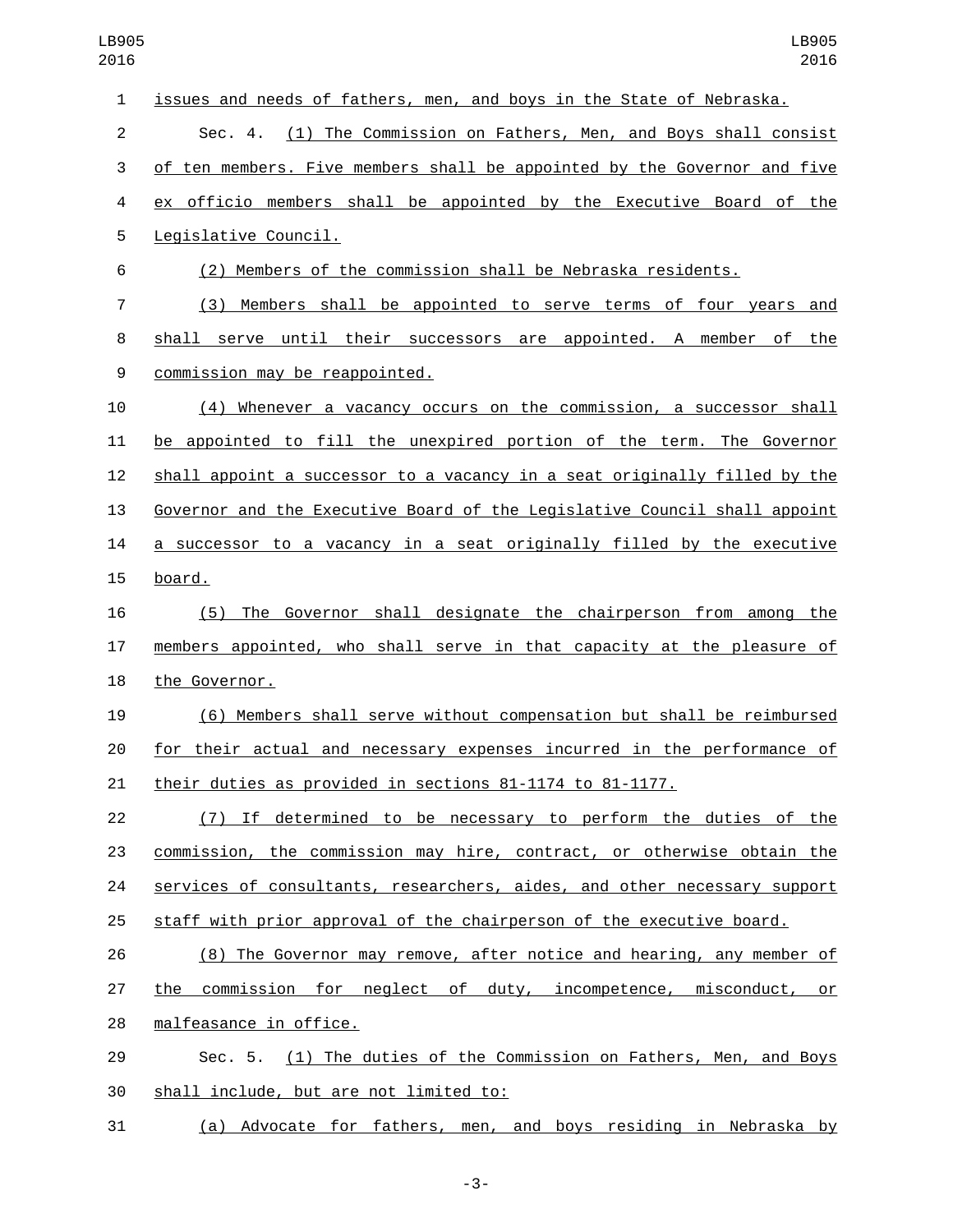| $\mathbf{1}$   | advising and making recommendations to the Governor, the Legislature, and                |
|----------------|------------------------------------------------------------------------------------------|
| $\overline{2}$ | the courts concerning the needs of Nebraska residents related to or                      |
| 3              | concerning fathers, men, and boys;                                                       |
| 4              | (b) Research, review, maintain, and disseminate empirical data,                          |
| 5              | statistics, and facts concerning or attributable to fatherhood and family                |
| 6              | socio-economic issues;                                                                   |
| 7              | (c) Stimulate and encourage the dialogue of responsible fatherhood                       |
| 8              | and spur community initiatives to combat fatherlessness;                                 |
| 9              | (d) Prepare and recommend to the Governor and the Legislature an                         |
| 10             | annual plan of programs and services focused on issues related to                        |
| 11             | fathers, men, and boys;                                                                  |
| 12             | (e) Work with Nebraska agencies, the private sector, and local                           |
| 13             | communities to promote a healthier societal impact on fathers, men, and                  |
| 14             | boys; and                                                                                |
| 15             | (f) Nominate special advisors to serve and provide technical and                         |
| 16             | expert advice on specific and particular matters relevant to the                         |
| 17             | functions of the commission.                                                             |
| 18             | (2) The commission shall devise policies and procedures that will                        |
| 19             | effectively address the socioeconomic concerns of fathers, men, and boys,                |
| 20             | including:                                                                               |
| 21             | (a) Employment;                                                                          |
| 22             | (b) Poverty;                                                                             |
| 23             | (c) Fatherlessness;                                                                      |
| 24             | (d) Family law;                                                                          |
| 25             | (e) Health and well-being; and                                                           |
| 26             | (f) Post-incarceration, rehabilitation, and reintegration.                               |
| 27             | (3) The commission may apply for and receive grants to fund programs                     |
| 28             | and initiatives in compliance with applicable law, including federal                     |
| 29             | grants-in-aid for fatherhood, children, and family initiatives.                          |
| 30             | (4) The commission may accept private gifts and donations to carry                       |
| 31             | purposes<br>of the Commission<br>on<br>Fathers,<br>out the<br>Men,<br>and<br><b>Boys</b> |